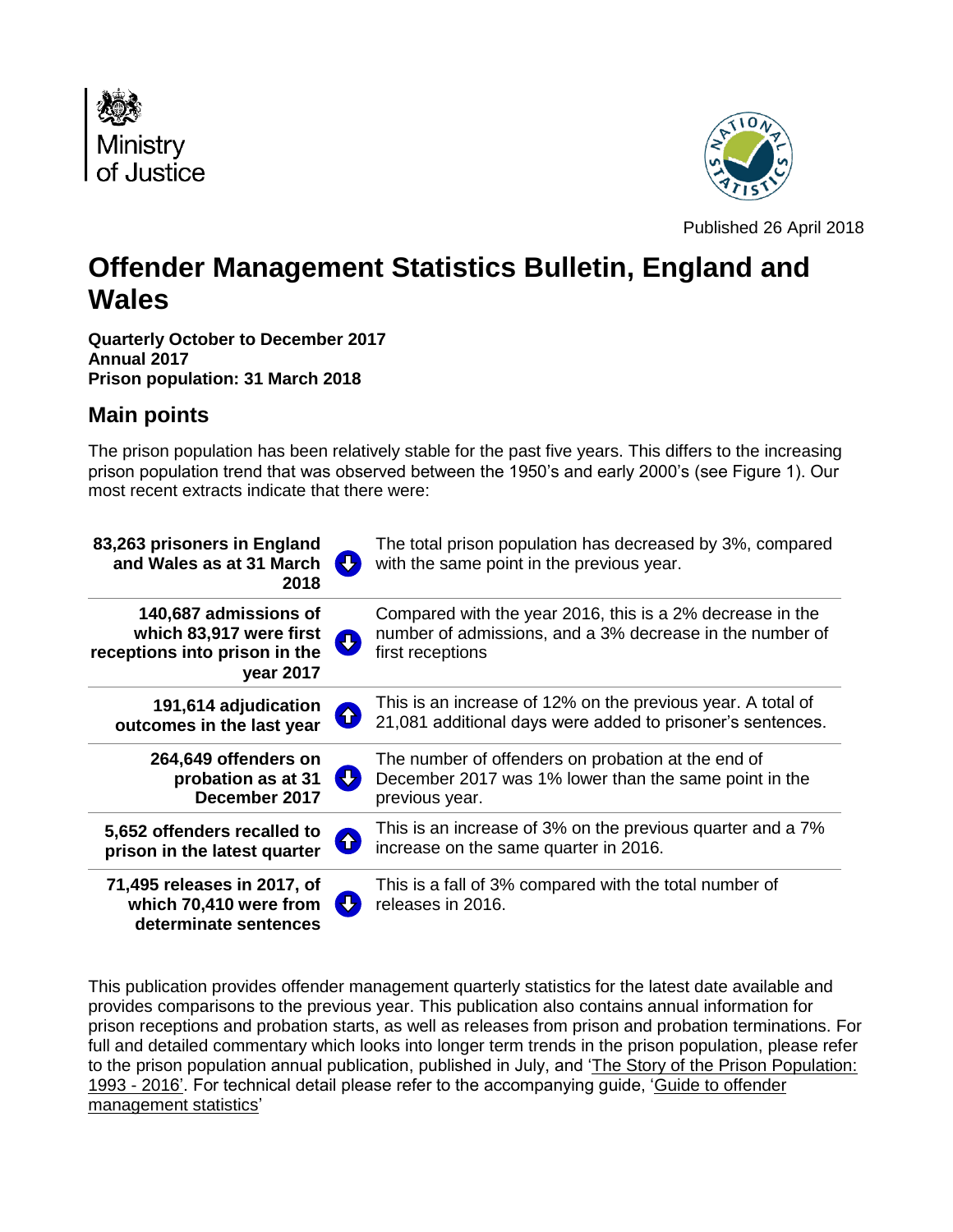# **1. Population**

### **The prison population stood at 83,263 on 31 March 2018.**

The sentenced prison population stood at 73,035 (88% of the prison population); the remand prison population stood at 9,263 (11%) and the non-criminal prison population stood at 965 (1%).



**Figure 1: Prison population, March 1998 to 2018 (Source: Table 1.1)**

### **Remand**

The remand population has decreased by 2% (156) compared with the same point 12 months earlier. The number of males remanded in custody decreased by 2% (to 8,699) whilst the number of females decreased by 2% (to 564).

More than half (55%) of those remanded in custody were being held for either:

Violence against the person (22% of the remand population), Drug offences (17%) or Theft Offences  $(16%)$ .

### **Sentenced**

In line with the long term trend, the sentenced population has decreased by 2% in the year leading up to 31 March 2018. Figure 1 shows that the total prison population has increased in line with the growth of the sentenced prison population since March 1998, however in more recent years the sentenced and total prison population has remained as a relatively constant level. Broadly speaking, there have been decreases in the number of prisoners serving determinate sentences of less than 4 years and increases in those serving determinate sentences of 4 years or longer. The number of prisoners serving determinate sentences of 14 years or more has increased by 8% (to 3,893) in the 12 months to 31 March 2018.

### **Sex offenders**

The rise in the long determinate sentenced population is in line with the increasing number of sentenced sex offenders. As at 31 March 2018 there were 13,562 prisoners serving sentences for sexual offences, which represented 19% of the sentenced prison population.

Page 3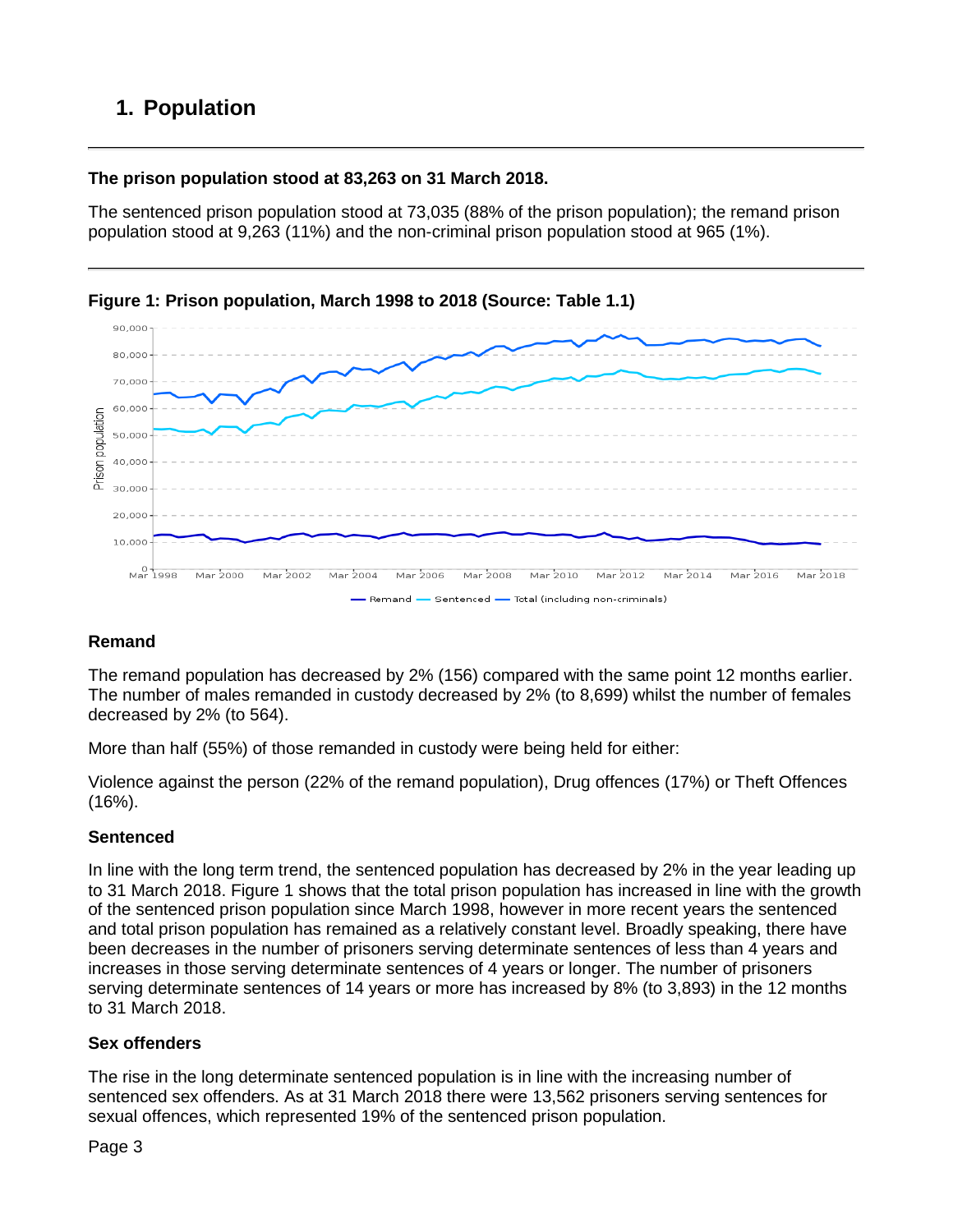The number of prisoners serving immediate custodial sentences for sexual offences is now at its highest level since at least 2002. This is consistent with the latest ONS ['Crime in England and Wales'](https://www.ons.gov.uk/peoplepopulationandcommunity/crimeandjustice/bulletins/crimeinenglandandwales/yearendingsept2016#csew-sexual-offences-unchanged-and-rise-in-police-recorded-offences-slowing) bulletin which reports on the number of sexual offences recorded by the police in the year ending March 2018.

### **'Violence Against the Person (VATP)' and 'Possession of Weapons' offences**

One in every four (26%) sentenced prisoners is in prison for a VATP offence. This proportion has remained stable for the past 12 months. The number of those sentenced to a 'Possession of Weapons' offence increased by 6% (to 2,448) compared to the same time last year. This substantial increase can be attributed to a range of factors, including more targeted police operations against knife crime. However this offence group only accounts for 3% of the sentenced prison population.

#### **Extended Determinate Sentences (EDS)**

EDSs were made available for courts to impose from 13 April 2015 and on 31 March 2018, 4,488 prisoners were serving such sentences; a 4% increase compared to the previous quarter and a 25% increase compared to the same time last year.

#### **Indeterminate sentences**

As at 31 March 2018, there were 10,018 (9,674 male; 344 female) indeterminate sentenced prisoners (those serving Imprisonment for Public Protection (IPP) sentences and life sentences) in the prison population. This represents an annual decrease of 7%.

There were 2,884 IPP prisoners as at 31 March 2018 which represents a decrease of 18% in the last 12 months. This figure has decreased by 53% since the June 2012 peak of 6,080, however the number of IPP prisoners who have been recalled to custody continues to increase; in the past year the recalled IPP population has grown by 19% (to 847).

The proportion of the IPP population who are post-tariff continues to increase; 88% of IPP prisoners were post-tariff as of 31 March 2018 compared to 85% at the same time the previous year.

The number of life sentenced prisoners (7,134) has decreased by 2% compared to 31 March 2017. There were 62 whole-life prisoners at the end of March 2018, with 3 additional life prisoners being treated in secure hospitals.

#### **Recall to custody**

The prison population who have been recalled to custody (6,047 prisoners) decreased by 8% over the year leading up to 31 March 2018. On this date, there were 1,072 prisoners recorded as being in custody following a recall under the Offender Rehabilitation Act 2014 (ORA); representing 18% of the total recall population.

#### **Foreign National Offenders (FNOs)**

There were 9,318 (1,638 remand, 6,794 sentenced and 886 non-criminal) foreign nationals held in custody and HMPPS-operated Immigration Removal Centres (IRCs) as at 31 March 2018; representing 11% of the total prison population. The number of FNOs in the prison (and HMPPS IRC) population has decreased by 5% compared to 31 March 2017. The most common nationalities after British Nationals in prisons are Polish (9% of the FNO prison population), Albanian (8%), Irish (8%), Romanian (7%) and Jamaican (5%).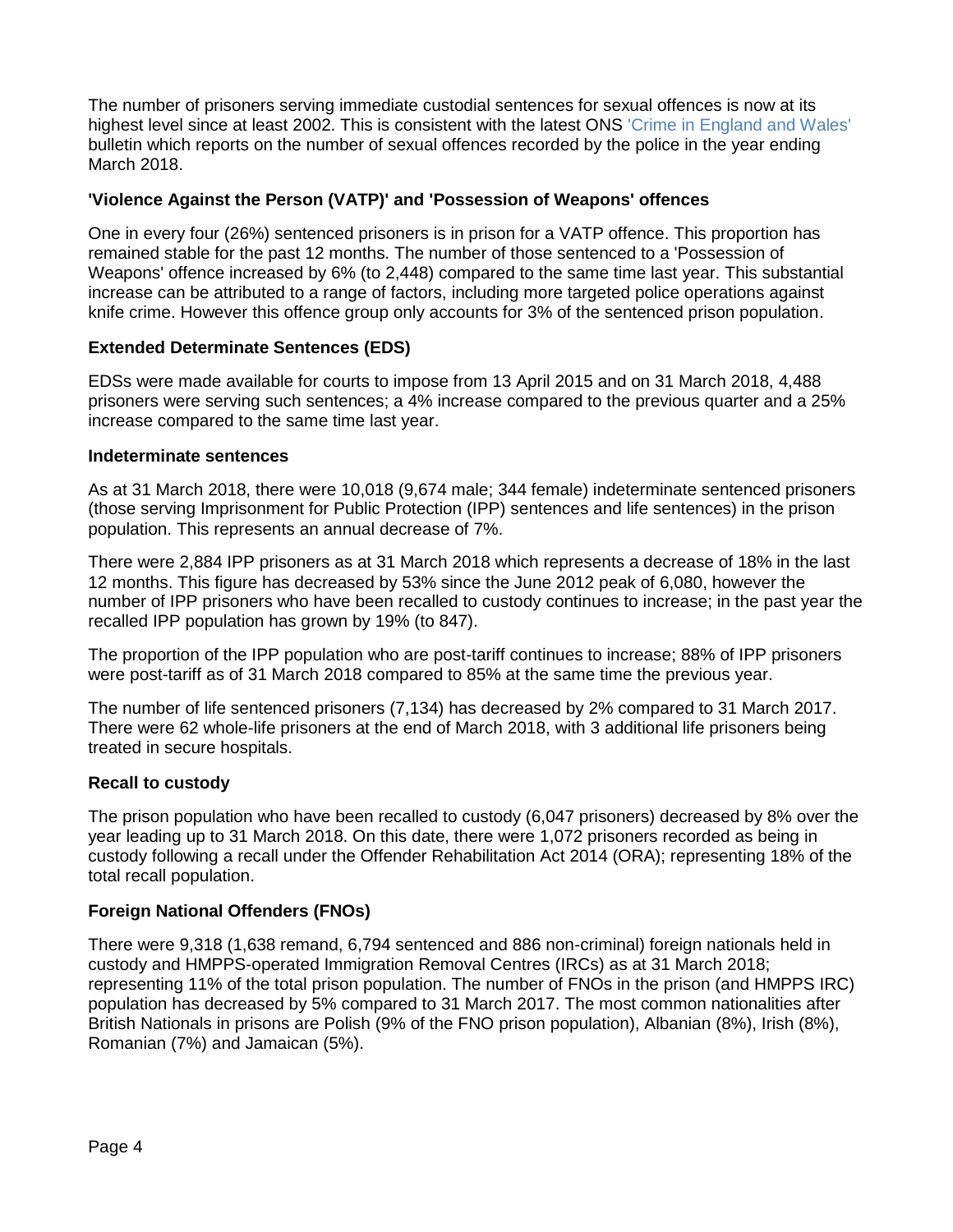# **2. Prison receptions and admissions**

#### **Summary of annual statistics**

#### **In total there were 140,687 admissions to custody in 2017.**

54,795 remand admissions, 64,783 sentenced admissions, 20,858 recall admissions and 251 civil non-criminal admissions.

#### **83,917 offenders were received into custody as first receptions in 2017.**

44,059 remand first receptions 39,647 sentenced first receptions and 211 civil noncriminal first receptions.

During 2017 there were 64,783 sentenced admissions to prison (4% lower than 2016). The number of admissions to shorter sentences (of less than four years) decreased by 5% compared to 2016, whereas there was a 1% increase in sentenced admissions for determinate sentences of 4 years or more. This continues the long-term shifting trend to longer determinate prison sentences

Part of the increase in sentenced admissions on to longer determinate sentences can be attributed to legislative changes in 2012 which abolished the IPP (Imprisonment for Public Protection) sentence and introduced Extended Determinate Sentences (EDS).

There was an overall reduction in admissions receiving an immediate custodial sentence of 4% in 2017 relative to 2016. The biggest reductions in the number of those receiving an immediate custodial sentence were for fraud (10%) and theft offences (8%). By comparison, the number of those admitted under an immediate custodial sentence for possession of weapons was 10% higher in 2017 than 2016. Direct comparison is not available beyond 2015 due to changes in the reporting of offence groups.

The number of adult untried admissions fell by 1% when compared to the previous year, while adult sentenced admissions saw a fall of 4%. The only age categories to see an increase in immediate custodial sentenced admissions were 50-59 year old and 70 and over, both increased by 1%. The younger age groups decreased the most, with the number of 21-24 year old admissions for immediate custodial sentences falling by 11%.

For untried remands, adult (21 years or older) defendants saw a slight decline of 1% while young adults increased by 4%. For convicted unsentenced remands, the number of adult offenders declined by 3% and that of young adults stayed the same with 0% change. For sentenced admissions, young adults saw the biggest decline of 7% while the number of adults decreased by 4%. The fall in sentenced admissions is largely attributable to the fall in sentenced admissions on to determinate sentences of less than 2 years. The recent pattern of steep decreases for the prison admissions in this age group has continued and can also be observed in the lower proportion of the prison population being attributed to young adults.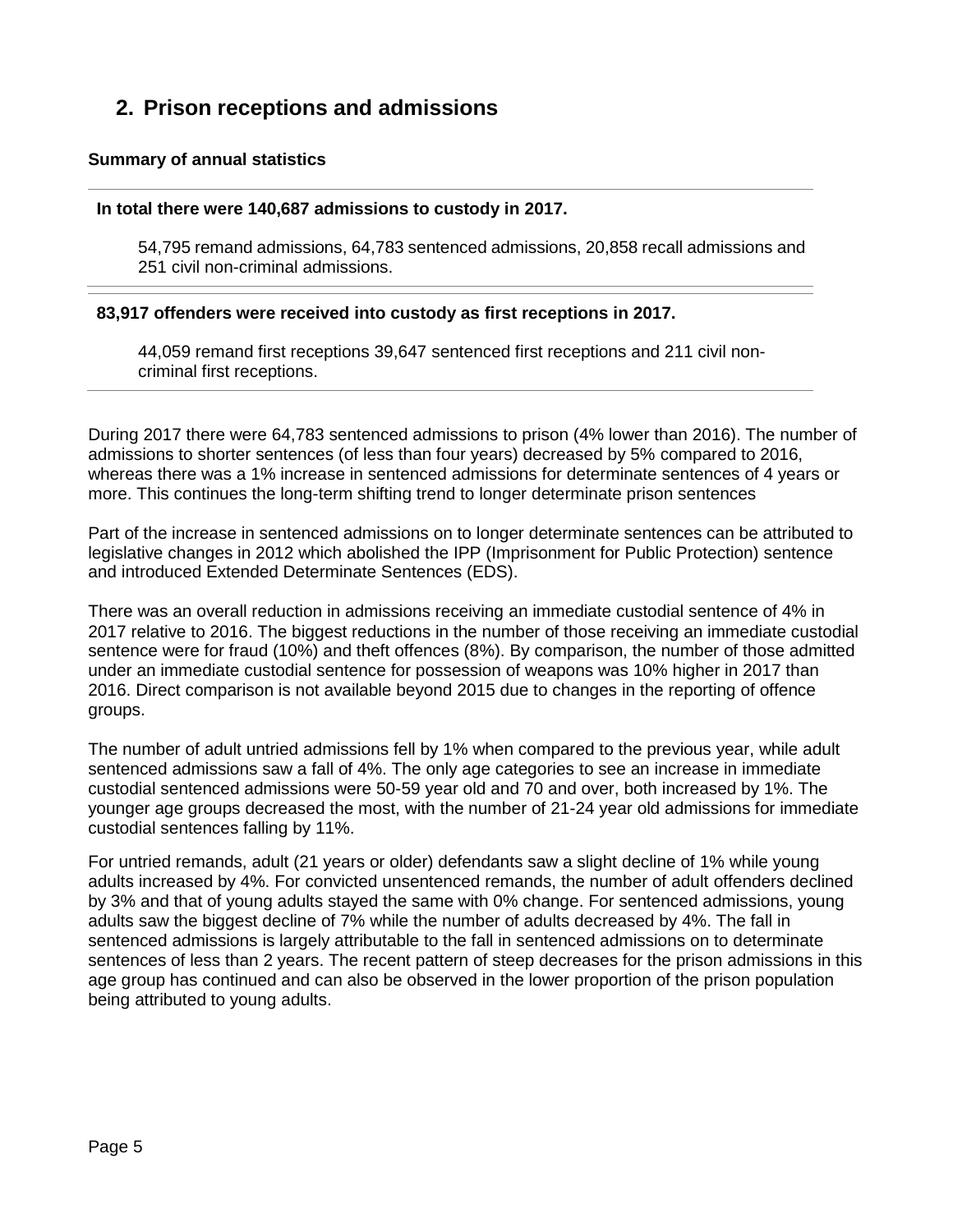#### **In total there were 34,195 admissions to custody in the latest quarter.**

13,384 remand admissions, 15,404 sentenced admissions, 5,346 recall admissions and 61 noncriminal admissions.

#### **19,989 offenders were received into custody as first receptions in the latest quarter.**

10,672 remand first receptions, 9,265 sentenced first receptions and 52 civil non-criminal first receptions.

The number of first receptions decreased by 6% on the previous quarter, this is consistent with a 1% decrease in the number of first receptions compared with the same quarter in 2016.

There was a 2% decrease in the number of untried admissions (to 8,268), a 2% increase in the number of convicted unsentenced admissions (to 5,116) and a 4% decrease in the number of sentenced admissions (to 15,404) compared with the same quarter in 2016.

By comparing the latest quarter to the same quarter in the previous year, adult (aged 21+) remand admissions have decreased by 1% and young adult (18-20 year olds) remand admissions have increased by 5%. Adult sentenced admissions have decreased by 4% and young adult sentenced admissions have decreased by 4%, compared with the same quarter last year.

Almost half of all sentenced admissions during the quarter were for sentences of six months or less (7,197, 47% of sentenced admissions). This sentence length band has seen a 4% decrease in the number of admissions when compared with the same quarter last year.

By comparing this quarter with the corresponding quarter in 2016 immediate custodial sentenced admissions for 'Criminal damage and arson' and 'Miscellaneous crimes against society' decreased by 14% and 11% respectively, however the number of sentenced admissions for 'Possession of weapons' and 'Robbery' has increased by 14% and 8% respectively compared to the same quarter in the previous year.

#### **Former Members of the Armed Forces**

Former members of the armed forces accounted for 398 of the matched first receptions for the period October to December 2017. This accounts for approximately 3% of offenders who responded to the question asked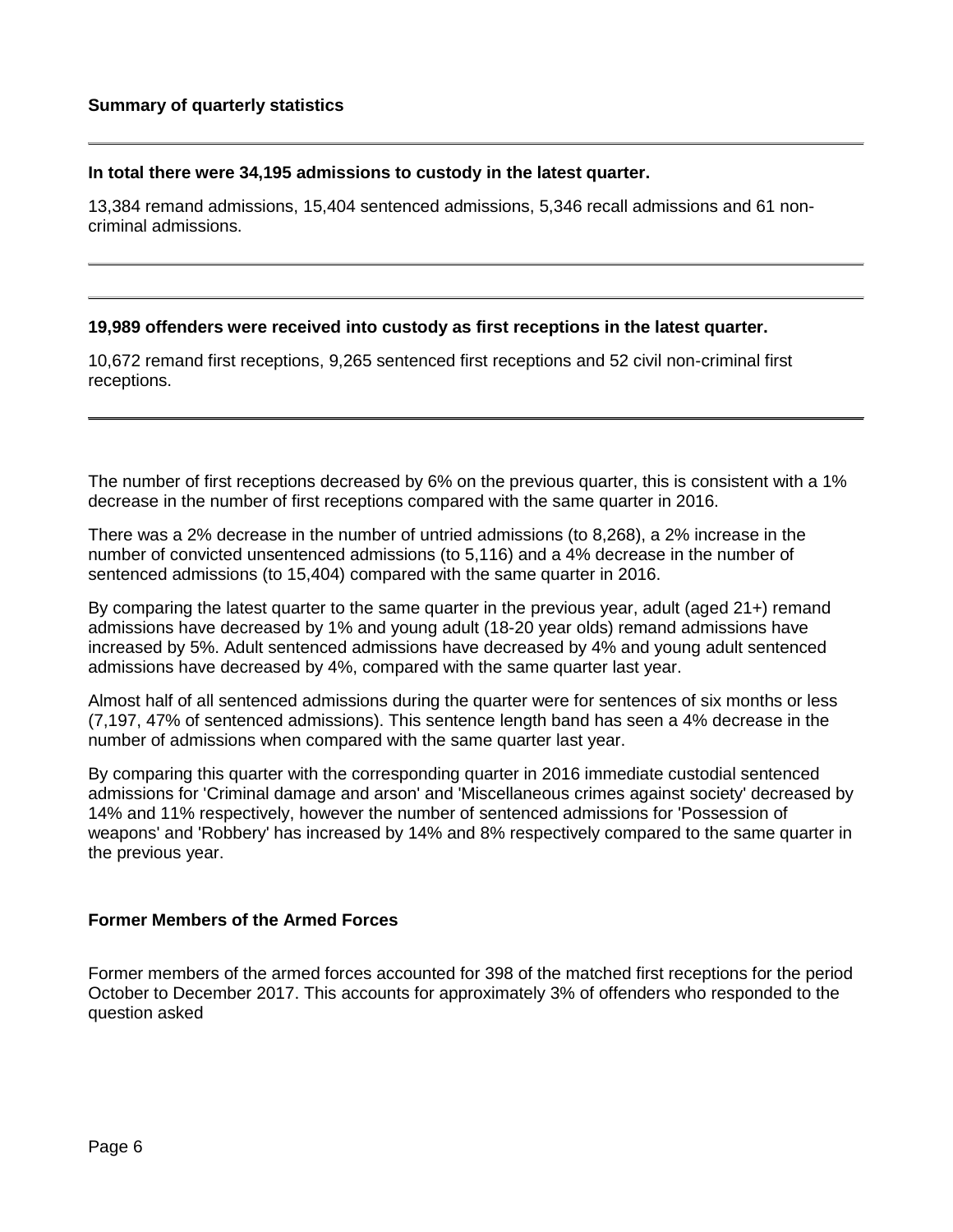# **3. Adjudications**

#### **Summary of annual statistics**

#### **There were 191,614 adjudication outcomes in the last year.**

65% of these adjudications were proven.

Over the latest year ending 31 December 2017 the number of adjudication outcomes stood at 191,614, a rise of 12% on the number one year earlier. Of these, proven adjudications increased from 111,332 to 124,884, a rise of 12%, which continues the increasing trend observed since 2013.

The total number of proven adjudications for the offence of violence increased from 15,434 to 16,922, an increase of 10%. Similarly, but to a less extent the number of proven adjudications for disobedience or disrespect increased by 3% over the same period. This is consistent with the recent 'Safety in Custody Statistics' bulletin that reported a sharp rise in the number of assault incidents. As a result the number of incidents reported and referred to Independent Adjudicators increased from 23,709 to 29,339, a rise of 24%, which continues the increasing trend observed since 2010.

In terms of punishments, additional days stood at 21,081 at the end of 2017, an increase of 26% compared with end of 2016. The average number of days imposed on offenders remained the same compared with last year. The average number of punishments per offence decreased from 1.72 to 1.70 in this one year period.

#### **Summary of quarterly statistics**

**There were 49,203 adjudication outcomes in the latest quarter**

64% of these adjudications were proven.

More than one in three (33%) of proven adjudications were for offences of disobedience or disrespect; the number of proved disobedience offences decreased by 2% on the previous quarter.

There were 5,246 additional days added as punishments for offences committed by prisoners in the quarter ending December 2017. The average number of punishments per offence was 1.69.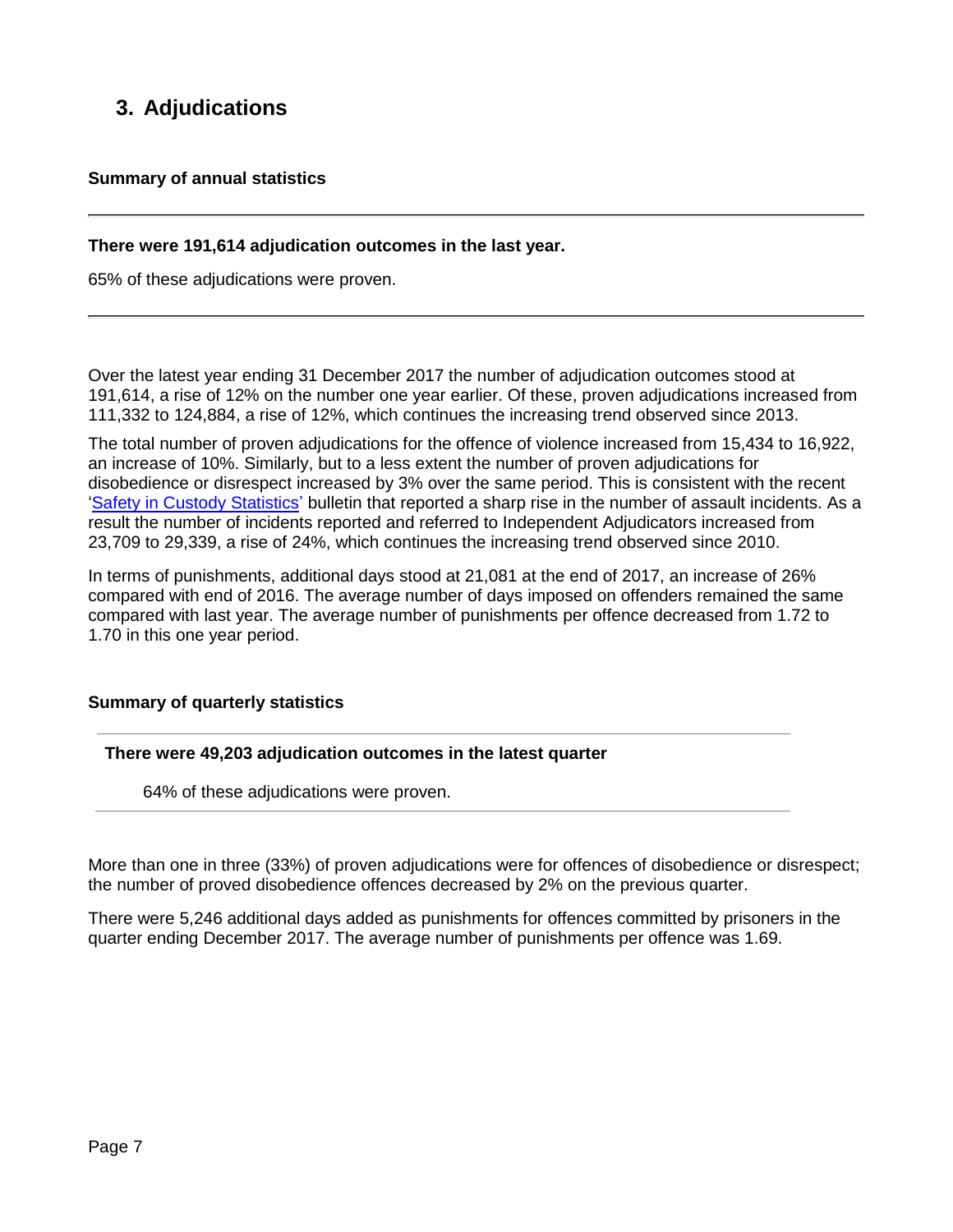# **4. Prison Releases**

#### **Summary of annual statistics**

#### **71,495 offenders were released from custody during 2017.**

70,410 releases from determinate sentences and 1,085 from indeterminate sentences.

In 2017, a total of 70,410 offenders were released from determinate sentences, a fall of 3% from 2016. The number of males released from determinate sentences fell by 3% between 2016 and 2017, whereas the number of females released decreased by 1%. Until the change of data source in 2015 $(1)$ , the number of releases from determinate sentences had been falling since 2008. Much of this fall could be attributed to a falling number of prison receptions for shorter determinate sentences (less than 12 months) throughout the period. Though the figures taken from the new data source (2016 and 2017) are not directly comparable with pre-2015 data, the trend of falling numbers of releases from determinate sentences looks to be continuing.

1,085 offenders were released from indeterminate sentences in 2017; a 15% increase compared to 2016. Of the indeterminate releases during 2017, 616 were from IPP sentences (up 7% compared to 2016) and 469 from life sentences (an increase of 26% from 2016).

The average time served in prison (including time spent on remand) for those released from determinate sentences continued to increase, to 12.2 months (mean) and 4.4 months (median) for those released in 2017. Both the mean and median figures have been increasing each year since 2015.

#### **Summary of quarterly statistics**

#### **18,196 offenders were released from custody in the latest quarter.**

17,931 releases from determinate sentences and 265 from indeterminate sentences.

#### **Prison releases from custodial sentences**

The total number of releases during the quarter ending December 2017 represents a 1% decrease compared to the same quarter in 2016.

The number of prisoners released from sentences of '14 years or more (excluding indeterminate sentences)' and '2 years to less than 4 years' decreased by 11% and 8% respectively, however the number of prisoners released from sentences of 'Extended determinate sentence' and '10 years to less than 14 years' has increased by 29% and 21% respectively .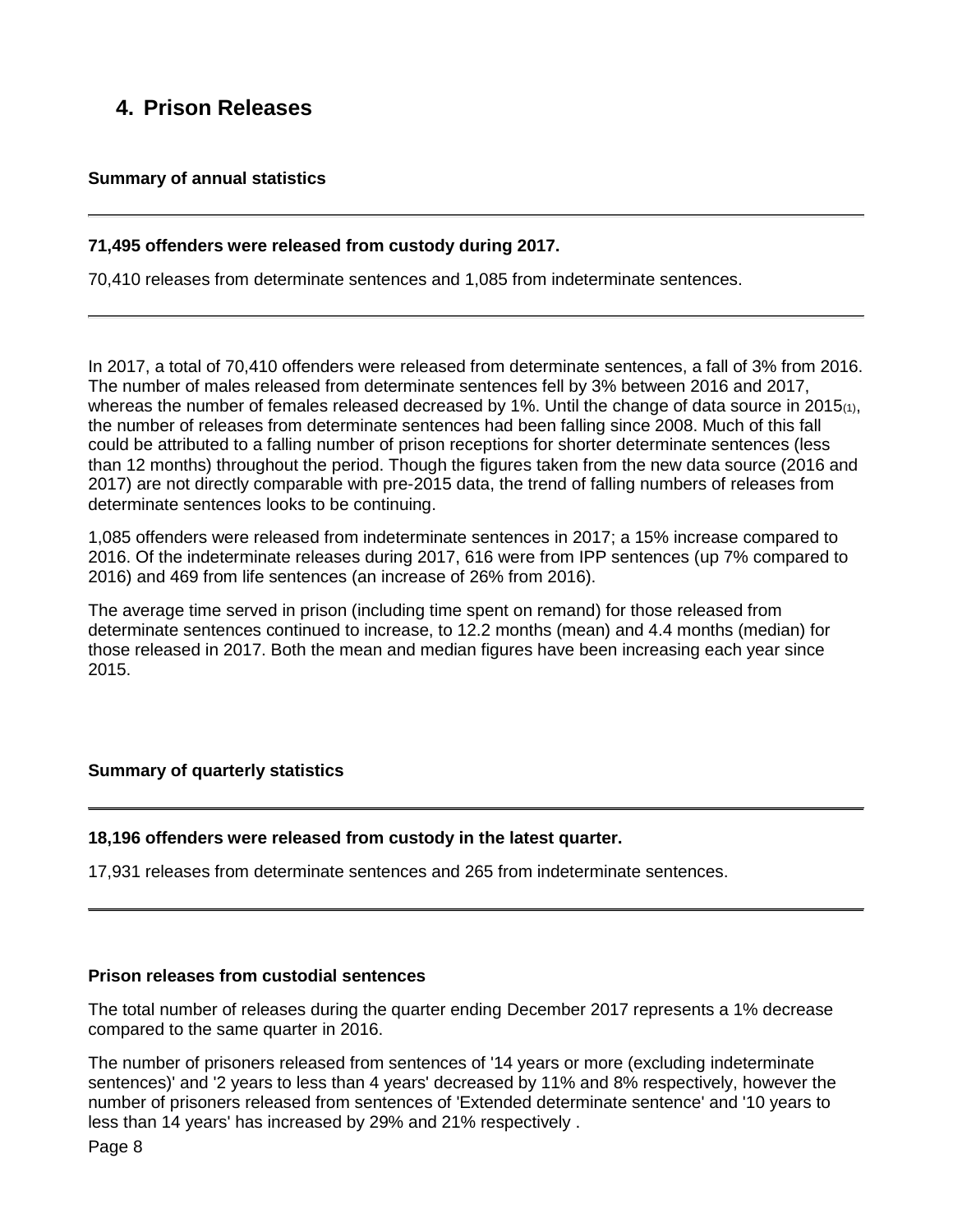There were 265 releases from indeterminate sentences between October and December 2017, a 7% increase from the same period in 2016. The majority (138) were offenders released from Life sentences.

#### **Releases on Home Detention Curfew (HDC)**

2,487 offenders were released on HDC during the latest quarter. The number of HDC releases increased by 7% compared to the same quarter in 2016.

#### **Releases on Temporary Licence (ROTL)**

There were 90,624 incidences of ROTL during the quarter ending December 2017, which is a 2% increase on the same quarter last year.

Compared to the quarter ending December 2016, the number of ROTL incidences increased by 9% for females (to 8,074) and increased by 2% for males (to 82,550).

The number of individuals given at least one incidence of ROTL between October and December 2017 was 4,127, which represents a increase of 4% since the same quarter of the previous year.

There were 96 recorded Temporary Release Failures (TRFs) between October and December 2017. This is an increase of 14 compared with the previous quarter and an increase of 33 compared with the same period the previous year. TRFs as a proportion of temporary release incidences remain at a low level, with approximately only 1 in every 940 incidences of temporary release resulting in a failure between October and December 2017.

#### **Prisoner transfers**

There were a total of 22,355 recorded incidences of prisoner transfer during the latest quarter. The majority of these (70%) were routine inter-prison transfers; 117 (1%) incidences of transfer were a result of overcrowding drafts. 18,526 prisoners had at least one incidence of a transfer in quarter ending the December 2017.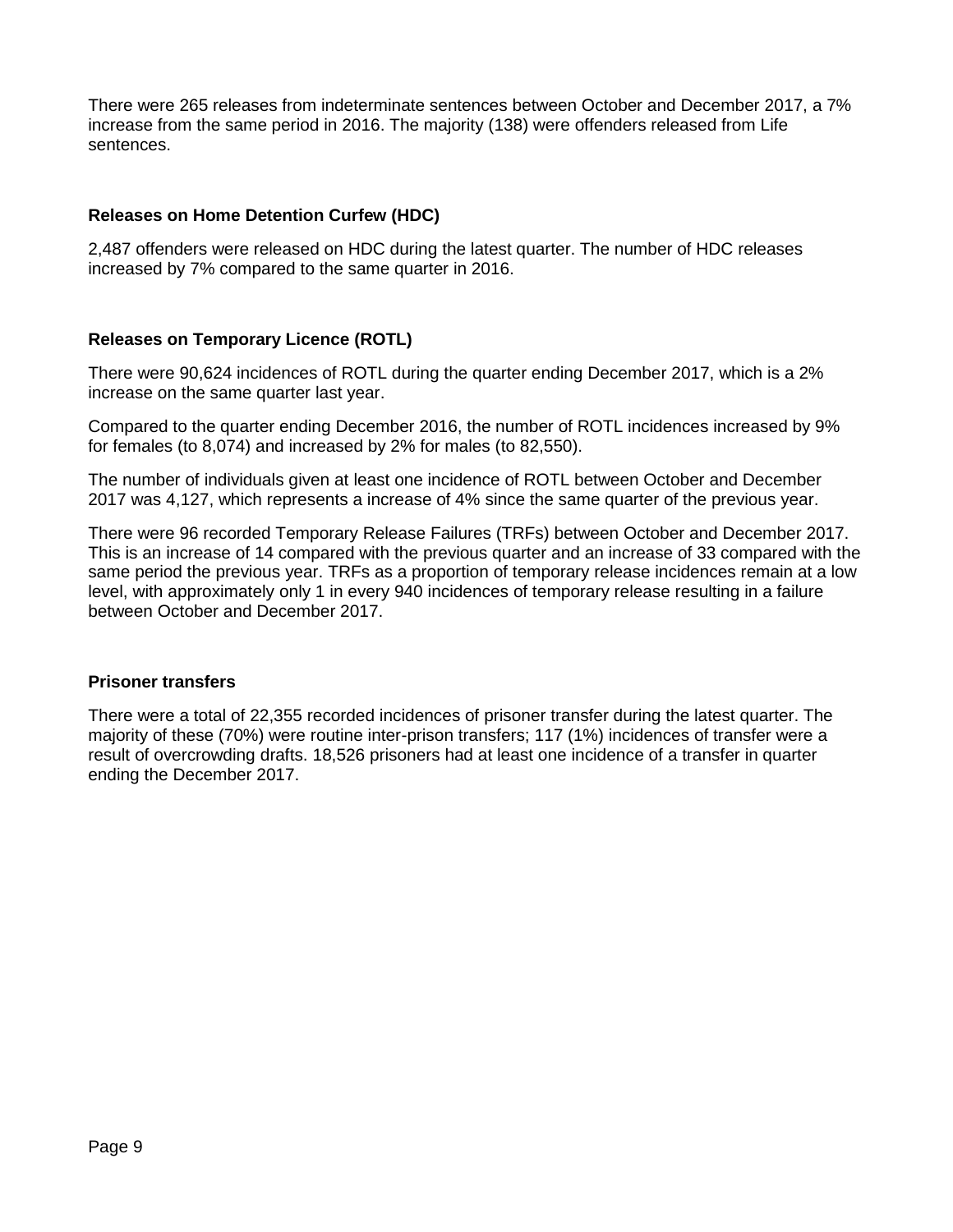# **5. Probation**

#### **Summary of annual statistics**

#### **The total number of offenders on probation was 264,649 at the end of 2017.**

This was a 1% decrease in the total probation caseload (court orders and pre and post-release supervision) compared with one year earlier and an increase of 9% compared to December 2007.

The total annual probation caseload increased by 39% between 2000 and 2008 to 243,434. Since then the probation caseload fell year on year, reaching 217,359 at the end of 2014. However, at the end of December 2017, the total caseload stood at 264,649. This rise in recent years is mainly due to statutory supervision on release from prison for all offenders given custodial sentences of more than one day.

The total court order caseload (offenders on community orders (COs) and suspended sentence orders (SSOs)) fell 17% between 2010 and 2015, largely reflecting the fall in the community order. In 2016 the court order caseload rose by 12%, but has fallen again in 2017 by 5%, to 118,176. This is again mainly due to a fall in the community order. For those starting supervision, the number of court order starts fell by 28% between 2010 and 2017. This largely reflects a fall in community orders given as a sentence by the courts in England and Wales over the past seven years.

The number of court reports prepared by the Probation Service fell by 40% between 2009 and 2017, to 129,642, which is contributed to by the downward trend in the number of defendants being dealt with by the courts over this period.



#### **Figure 2: Number of offenders under Probation Service supervision at end of December 2007- 2017 (Source: Table 4.7)**

Page 10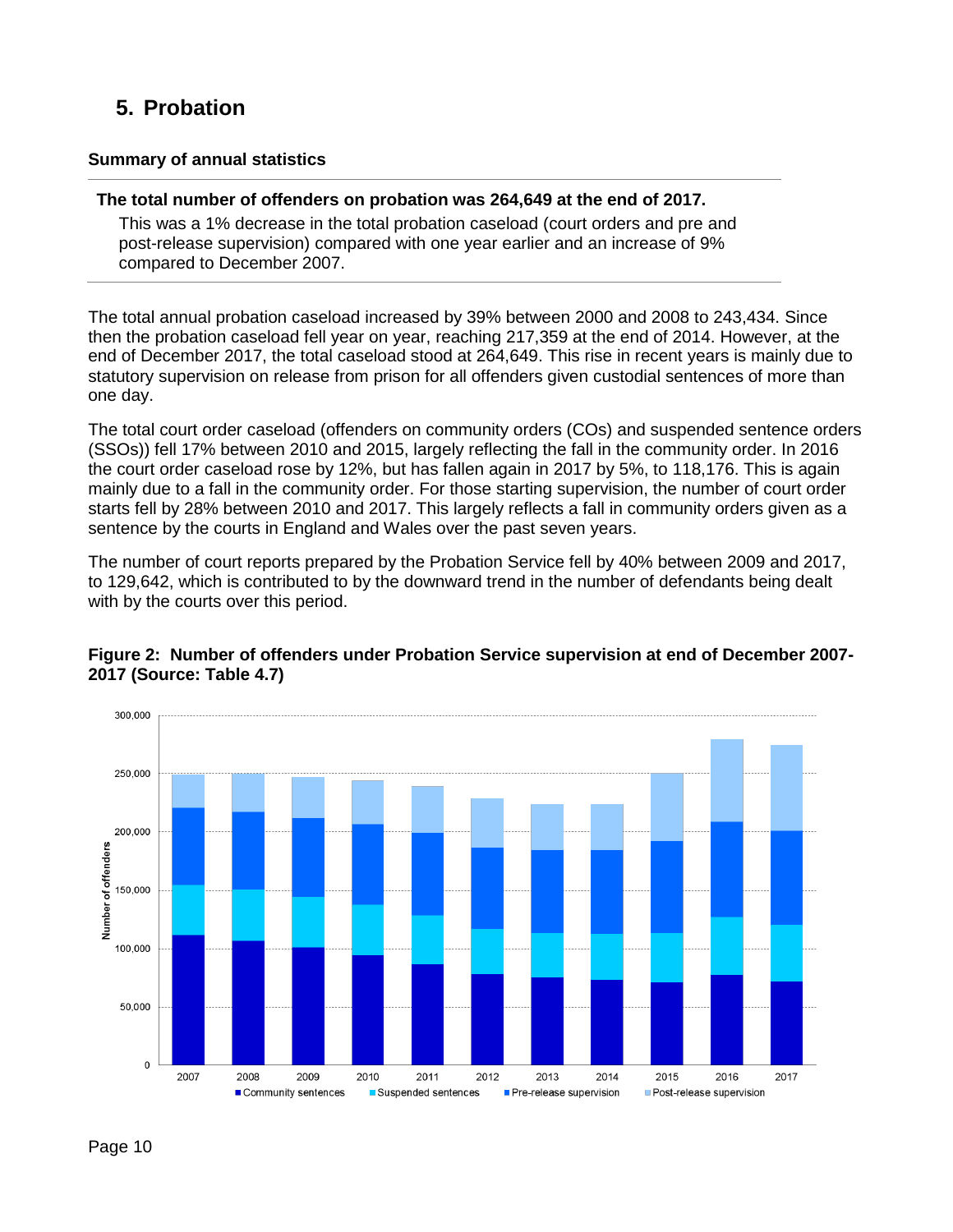#### **Summary of quarterly statistics**

#### **The total number of offenders on probation was 264,649 as at 31 December 2017.**

There was an 1% decrease in the total probation caseload compared with 31 December 2016.

Looking at the most recent quarterly trends, the court order caseload fell by 5%, with the CO caseload falling by 8% and the SSO caseload falling by 2% between the quarters ending December 2016 and 2017. The number of offenders starting both COs and SSOs each fell by 5% over this period. The caseload of offenders supervised before or after release from prison increased by 2% between the end of December 2016 and 2017, with offenders supervised on post release increasing by 5% alone.

With regard to the number of requirements started under court orders, there have been particular increases in the use of accredited programmes for offenders starting both COs and SSOs between the quarters ending December 2016 and 2017.

Of the court orders terminated in the quarter ending December 2017, 72% of Community orders were terminated successfully (i.e. 'ran their full course' or were 'terminated early for good progress'); for the supervision periods of Suspended Sentence Orders, 71% were terminated successfully over this period. These percentages have been fairly stable for some time.

The volume of court reports decreased by 13% between the quarters ending December 2016 and 2017, falling from 33,557 to 29,320. Around 90% of immediate custodial sentences proposed in Pre-Sentence Reports resulted in that sentence being given in the latest 12 month period.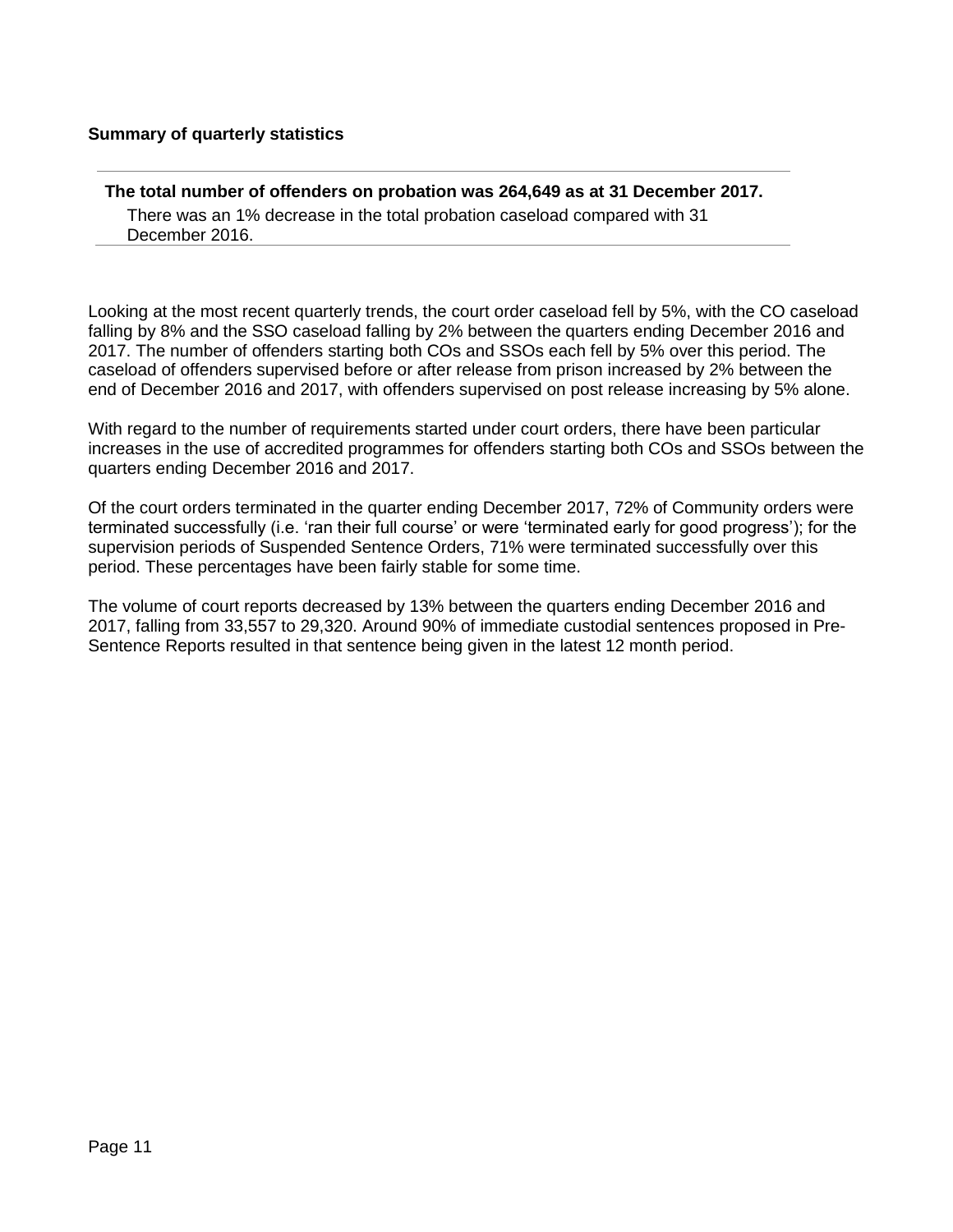## **6. Licence Recalls**

#### **The number of licence recalls between October and December 2017 was 5,652.**

The number of recalls increased by 7% compare with the same period in 2016.

As a result of the Offender Rehabilitation Act 2014, offenders sentenced to more than a day in prison receive at least 12 months supervision on release. This came into effect for those sentenced from 1 February 2015. ORA recall refers to the recall of an offender on licence who received a sentence of length less than 12 months in prison.

Between October and December 2017, there were 2,306 recalls of offenders released from a sentence of under 12 months, a 14% increase from the same period in 2016 and a 4% increase from the previous quarter.

The number of non-ORA recalls has generally been falling since the latter part of 2014. The 3,346 non-ORA recalls between October and December 2017 is a decrease of 29% from a recent peak in July-September 2014; however, it is a 3% increase from the same period in 2016 and a 2% increase from the previous quarter.

There usually is more than one reason for recalling an offender on license. About 42% of all recalls between October and December 2017 involved cases of further offences. And non-compliance was given as one of the reasons for recalling in 66% of recalls in this period.

Between October and December 2017 there were 84 IPP prisoners and 55 life-sentence prisoners who were re-released having previously been returned to custody for a breach of licence conditions.

#### **Offenders not returned to custody**

Of all those released on licence and recalled to custody due to breaching the conditions of their licence between April 1999 and December 2017, there were 1,641 who had not been returned to custody by the end of March 2018.

A further 18 offenders had not been returned to custody as of 31 March 2018 after recall between 1984 and April 1999, meaning the total number of offenders not returned to custody at the end of March 2018 was 1,659. These figures include some offenders believed to be dead or living abroad but who have not been confirmed as dead or deported.

Of the 1,659 not returned to custody by 31 March 2018, 254 had originally been serving a prison sentence for violence against the person offences and a further 56 for sexual offences.